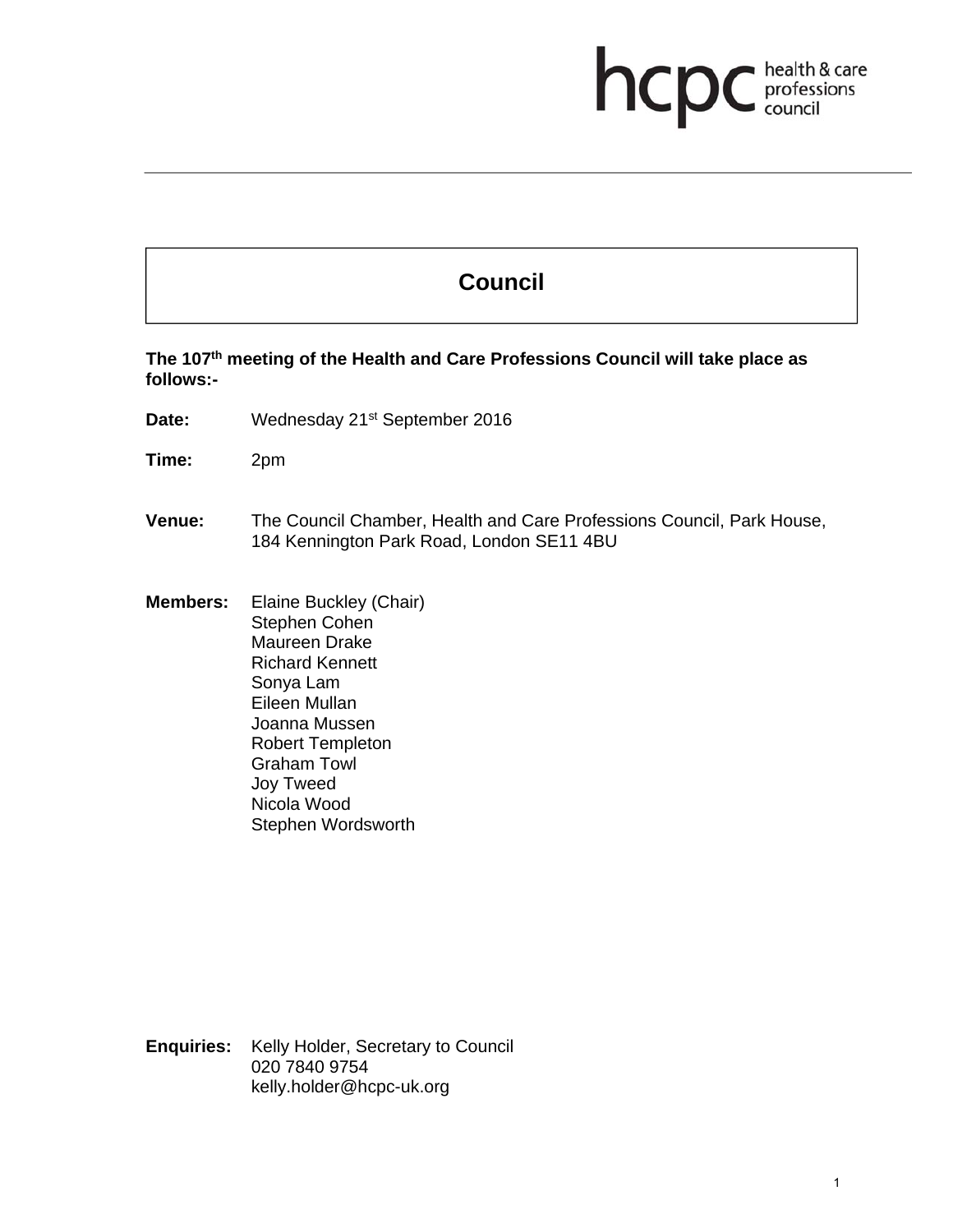## Public Agenda – Part 1

| 1.  | <b>Chair's welcome and introduction</b>                                                                                                              | verbal       |
|-----|------------------------------------------------------------------------------------------------------------------------------------------------------|--------------|
| 2.  | <b>Apologies for absence</b>                                                                                                                         | verbal       |
| 3.  | Approval of agenda                                                                                                                                   | verbal       |
| 4.  | <b>Declaration of Members' interests</b>                                                                                                             | verbal       |
| 5.  | Minutes of the Council meeting of 6 <sup>th</sup> and 7th July 2016<br>For discussion and approval<br>Claire Amor - Information Governance Manager   | enclosure 1  |
| 6.  | <b>Matters arising</b><br>To note<br>Claire Amor - Information Governance Manager                                                                    | enclosure 2  |
| 7.  | <b>Chair's report</b><br><b>For discussion</b><br>Elaine Buckley - Chair of HCPC                                                                     | enclosure 3  |
| 8.  | <b>Chief Executive's report</b><br><b>For discussion</b><br>Marc Seale - Chief Executive and Registrar                                               | enclosure 4  |
| 9.  | New Regulatory body for social work<br><b>For discussion</b><br>Marc Seale - Chief Executive and Registrar                                           | enclosure 5  |
| 10. | Reforming health and care professional regulation<br><b>For discussion</b><br>Marc Seale - Chief Executive and Registrar                             | enclosure 6  |
| 11. | Reports from Andy Gillies - Director of Finance - as follows                                                                                         |              |
|     | (i)<br><b>Finance report</b><br>For discussion                                                                                                       | enclosure 7  |
|     | (ii)<br><b>Management accounts process</b><br>For discussion and approval                                                                            | enclosure 8  |
| 12. | Comparison between actual and budgeted total registrants 2008<br>to 2016<br><b>For discussion</b><br>Roy Dunn - Head of Business Process Improvement | enclosure 9  |
| 13. | <b>Policy and Standards report</b><br>To note<br>Michael Guthrie - Director of Policy and Standards                                                  | enclosure 10 |